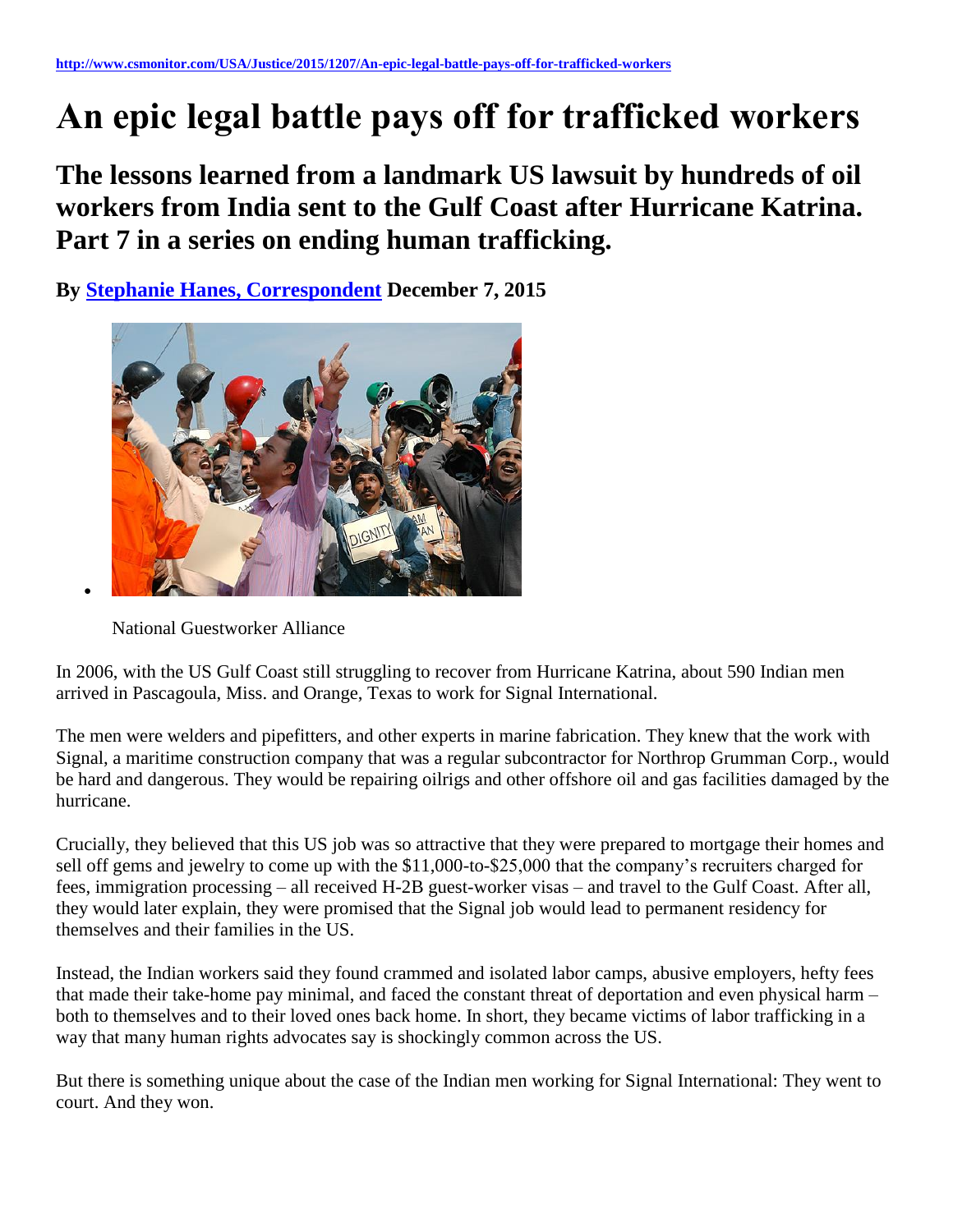The case is, in many ways, a model for how to fight labor trafficking – both in the courtroom and out. But if it shows the potential of litigation to sting traffickers and deter future abuses, it also shows the huge challenges and drawbacks of a purely legal response to modern-day slavery. Even as the Indian workers won their victory in civil court, the criminal case against Signal and its representatives fizzled – a sign that shows how far the legal system is failing to deliver justice to those caught in the traffickers' clutches.

"Complex labor trafficking prosecutions are very difficult, they're very resource intense. And we're not seeing law enforcement take enough of these on," says Dan Werner, a lawyer for the Southern Poverty Law Center. "It's a lot easier to raid brothels [for sex trafficking]."

### **A trafficking lawsuit triggers a bankruptcy**

In February of this year, a federal court in New Orleans awarded five Indian workers \$14 million in a labor trafficking lawsuit against Signal, which is based in Mobile, Ala. The court also found liable an immigration lawyer named Malvern Burnett, who plaintiffs said facilitated the scheme, and Sachin Dewan, an Indian labor recruiter. Both have appealed the verdict. Mr. Dewan is in India, which limits the court's ability to enforce the judgment.

Five months later, Signal filed for Chapter 11 bankruptcy protection to implement a \$20 million settlement with more than 200 other workers who had their own lawsuits pending. It was, lawyers say, the largest monetary penalty ever in a labor trafficking lawsuit.

But to get there, those familiar with the case say, it took an atypically mobilized group of workers, observant and concerned community members, engaged advocacy groups and, ultimately, an unprecedented collaboration between the Montgomery, Ala.-based Southern Poverty Law Center (SLPC) and other for-profit law firms across the country.

"It took years," says Neha Misra, senior specialist for migration and human trafficking with Solidarity Center. "And a lot of money."



Signal Man Camp Overhead View. Courtesy of Southern Poverty Law Center

### **First steps to freedom**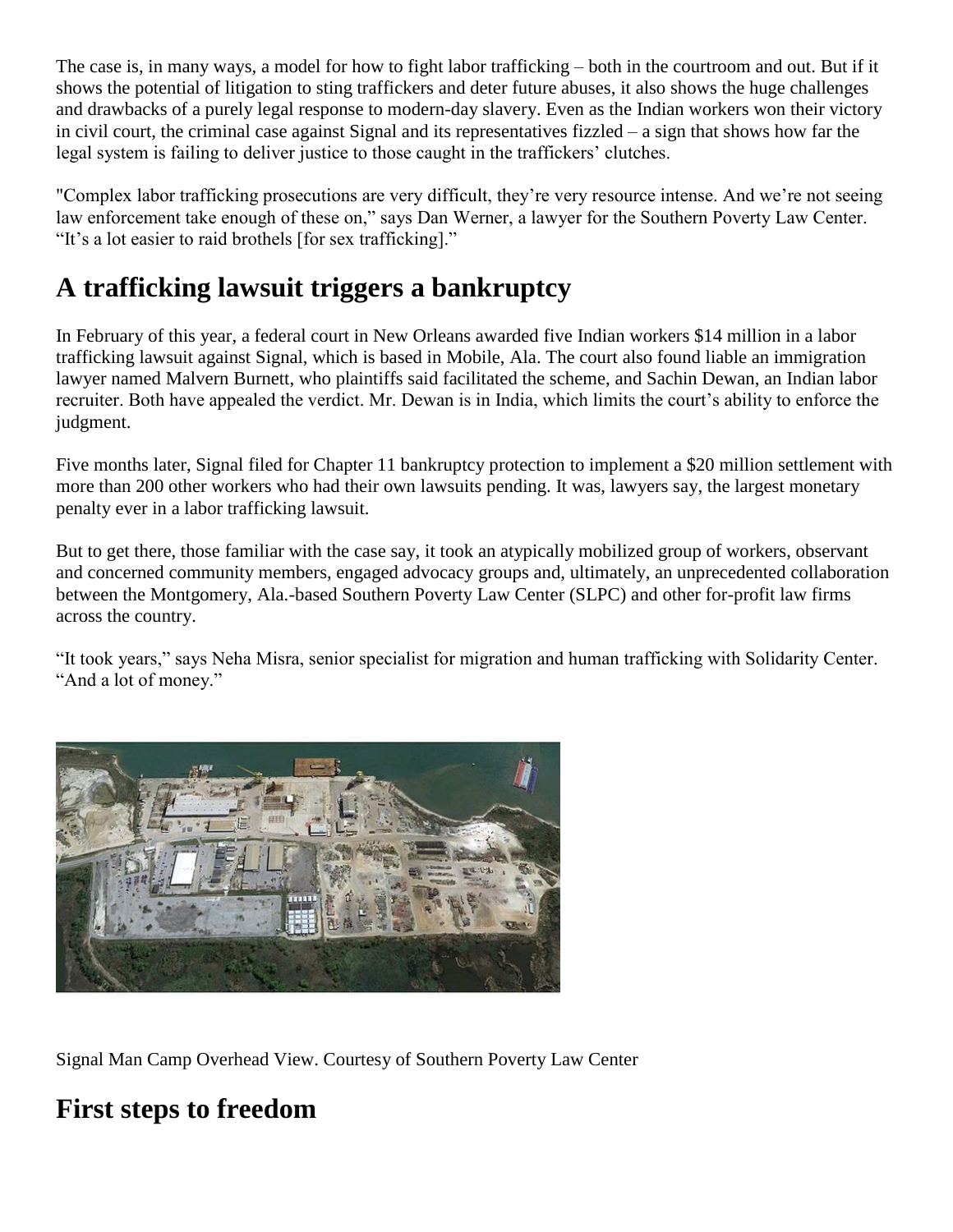Back in 2006, the Indian workers realized their situation at Signal International was not at all what they had been promised. So they began talking with one another, both in the crammed trailers where they were forced to live, and also at the local Catholic Church, where some of the men went for services. Soon, the church pastor connected the men with a local worker rights group.

"We started meeting with them," recalls Jacob Horwitz of the National Guestworker Alliance, an advocacy group for migrant workers. "The workers began organizing around very basic things."

For starters, they wanted to improve their squalid living situations, which among other things had 24 men on different shifts all crammed into double wide trailers, so they woke each other regularly. They were exhausted – a safety risk for those working on oilrigs. They wanted better food, which even company officials acknowledged in internal documents was terrible and often unsanitary, and cleaner mess halls.

The advocates connected the men with the SPLC, which sent a letter to Signal asking to sit down with managers and talk about the workers' concerns.

Advocates say that "first responder" recognition of evident exploitation – awareness on the part of health workers, pastors and other community members – is key to fighting labor trafficking. Workers who are organized are also much less likely to be trafficked, advocates say.

But as what happened next showed, mobilization can be risky for trafficked workers at the mercy of abusive employers.

### **Sanctioned reprisals**

The reaction by Signal, according to court documents, was swift and furious. In the pre-daylight hours of March 9, 2007, armed guards raided the camps where the Indians lived and forced those suspected of organizing the workers into a locked trailer. Signal managers told the men they were going to be deported – a huge threat for workers who had taken out crushing debts back home. One of the workers was so distraught he attempted suicide.

The four men locked in the trailer were not deported. But this was only because the rest of the workers went on strike, Mr. Horwitz says.

"We were successful at getting those men released and we were able to get immigration protections to those four," he says. "After that it was really hard to reach workers. They were terrified…. It took us nearly a year to rebuild the trust among workers and empower them enough that they were ready to walk out of camp and report their company."

The intimidation, according to internal company documents, was intentional. It was also, according to court testimony, a policy that two Signal officials said was sanctioned by Immigration and Customs Enforcement agents.

"The next time some disgruntled employee barks, they'll think twice about wasting their time again," read one e-mail. "Before the weekend is over, the Indians will know we're not afraid to fight and so should their liberal lawyers."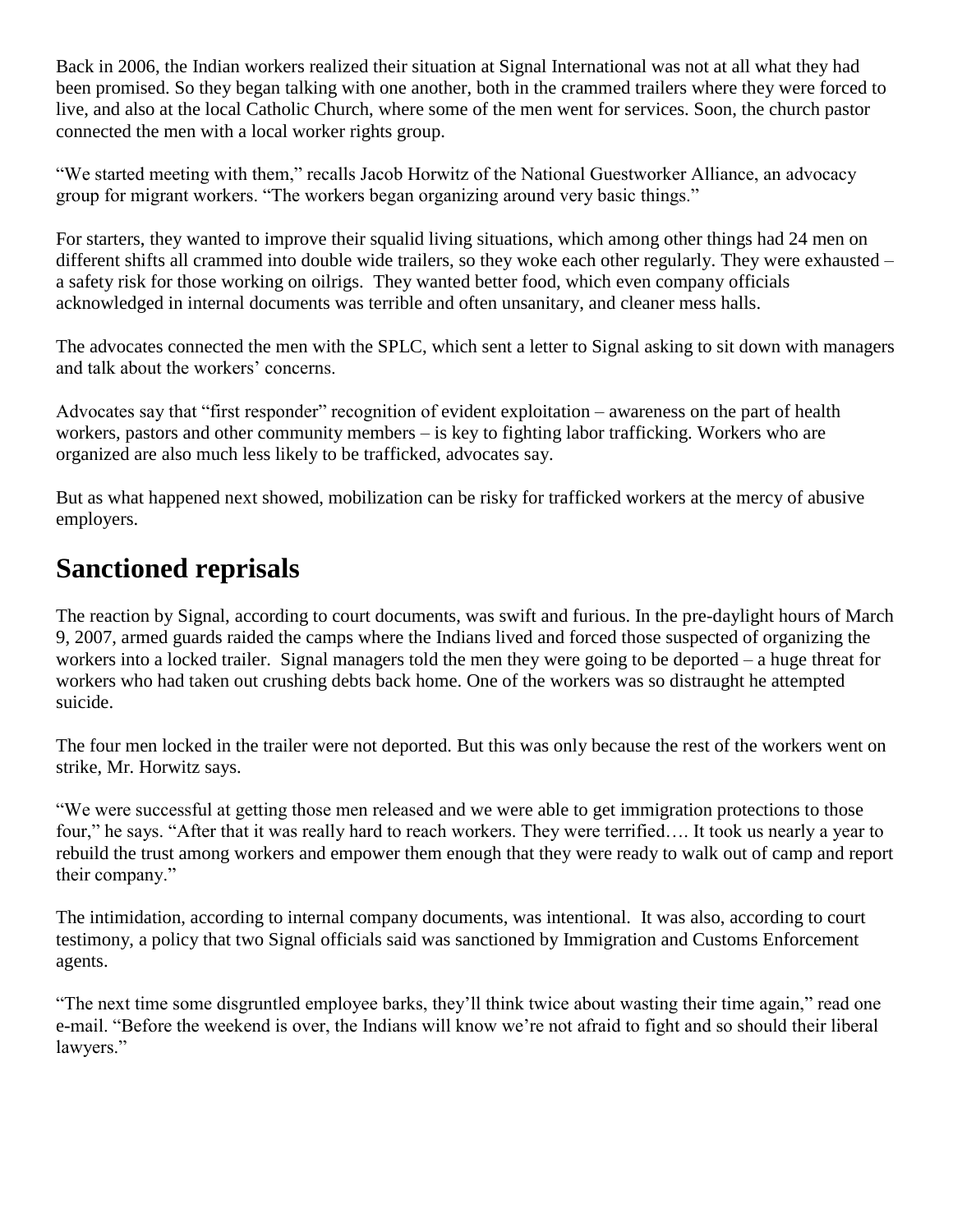

Signal International Man Camp, Housing Trailer Interior. Courtesy of Southern Poverty Law Center

Not long after the 2007 roundup, lawyers at the SPLC filed a lawsuit with seven named plaintiffs on behalf of all of Signal International's hundreds of H2-B guest workers. But at that stage they had no idea how the case would snowball.

They would receive 2.5 million documents from Signal in discovery. There would be hundreds of hours of deposition. Signal – whose largest investor was the Retirement Systems of Alabama, a public pension fund – would fight every legal battle, insisting it had done nothing wrong. And the SPLC would lose its effort to certify the Indian workers as a class, which meant that instead of one lawsuit, there would have to be many.

It was, in short, a colossal undertaking. And the plaintiffs were transient, guest workers who might leave the country at any time. They were in debt to labor recruiters – and worried about the consequences for family members back home.

"I've never litigated a case like this that's involved so many hours or so many years of pretty constant work," says Mr. Werner, the supervising attorney for the SPLC's immigrant justice initiative.

## **'Kind of amazing'**

Indeed, there is no way that the SPLC could have done it alone. But it had help – pro-bono assistance from some of the top law firms in the country, who each agreed to represent some of the Indian plaintiffs. It was a legal collaboration on a case that many advocates call unprecedented for such a pro bono initiative.

"It's kind of amazing, right?" Werner says. "I don't know if anything like this has ever happened before. We just went out and talked about the case."

Werner says that he believes law firms would step up again if faced with the opportunity to take on another trafficking case. But it is hard to scale up this sort of collaboration because of the sheer volume of work involved. The US has robust laws, including racketeering and fraud statutes, under which plaintiffs can seek damages in trafficking cases. Still, it takes a gigantic amount of manpower to use them to the fullest extent.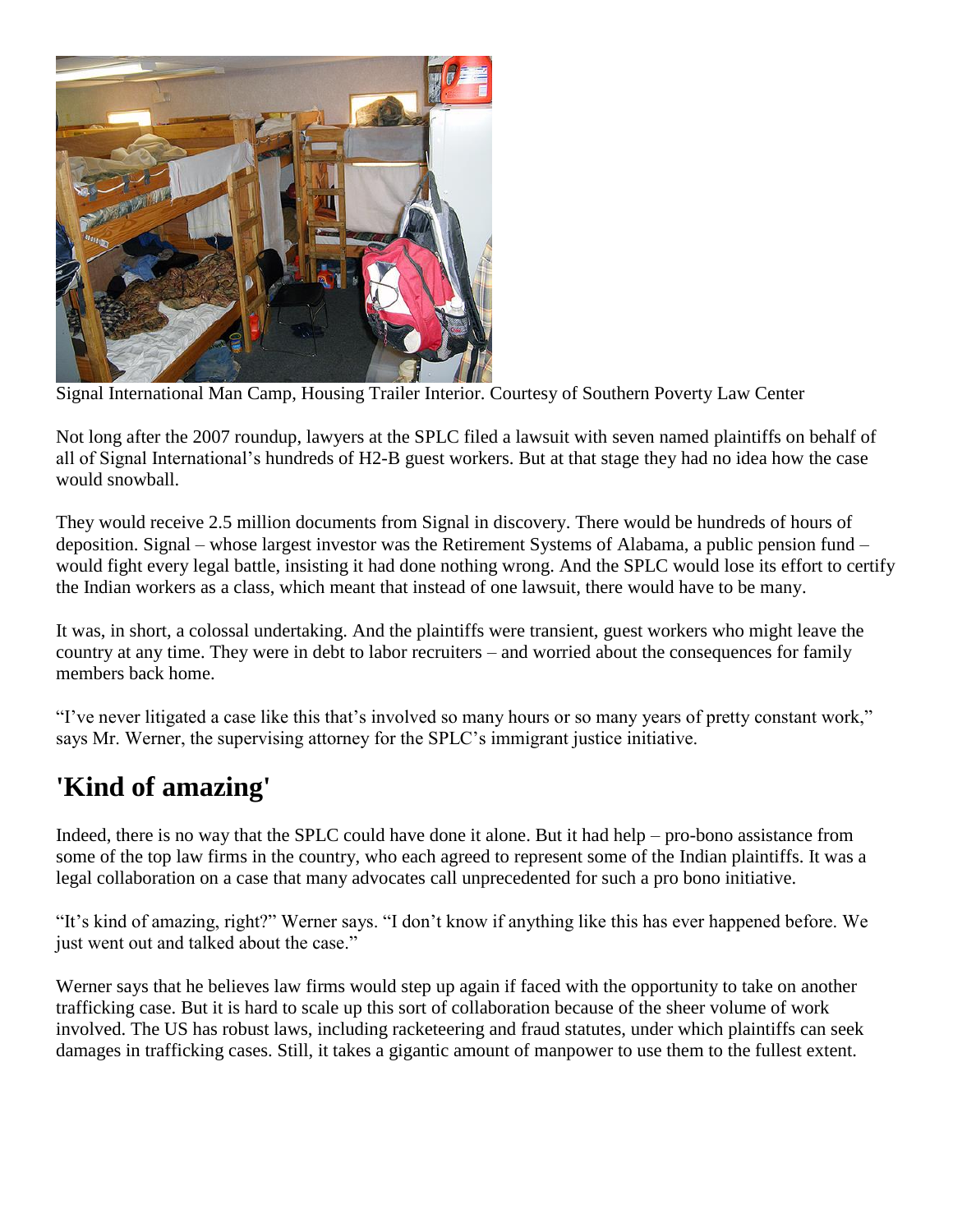

In an August 7, 2010 photo, tugs slowly move the Noble Frontier Driller into port at Signal East Shipyard in Pascagoula, Miss. Rusty Costanza/The Times Picayune/AP

The legal battle was only one front of the Signal case. As the Southern Poverty Law Center dove into its work, the Indian men themselves were mobilizing to demand a response from officials in Washington and New Delhi.

A year after the March 2007 raid, a group of 100 Signal employees quit their jobs, risking deportation under their immigration status. They began a march from Mississippi to Washington DC, saying they were following in the footsteps of both Mohandas Gandhi and Dr. Martin Luther King Jr. When they did not get support from either the Indian embassy of the UN High Commissioner for Human Rights, they began a hunger strike. About a month later, Rep. Jim McDermott, a prominent voice on US-India affairs, told them he would try to support their cause.

Soon thereafter, the Equal Employment Opportunity Commission filed a suit against Signal, saying that the company was discriminatory against its guest workers. The Department of Justice also said it would begin an investigation.

But that criminal case didn't get traction – a pattern that Werner and others say is common for labor trafficking investigations.

While experts say that civil cases like the one against Signal does send a message to other companies, many advocates would like to see more criminal prosecutions. A 2014 Urban Institute and Northeastern University study on labor trafficking found myriad barriers to effective policing, which range from a lack of awareness on the part of law enforcement to challenges in getting corroborating evidence. Researchers also found that law enforcement agencies were reluctant to pursue immigration relief for alleged victims. And as the Signal cases show, investigating alleged wrongdoing is an intensive slog.

Today, almost a decade after they arrived to the US, the 232 plaintiffs in the Signal lawsuits, many working in other jobs in the US, are waiting to receive money from the court judgment as the company goes through bankruptcy proceedings.